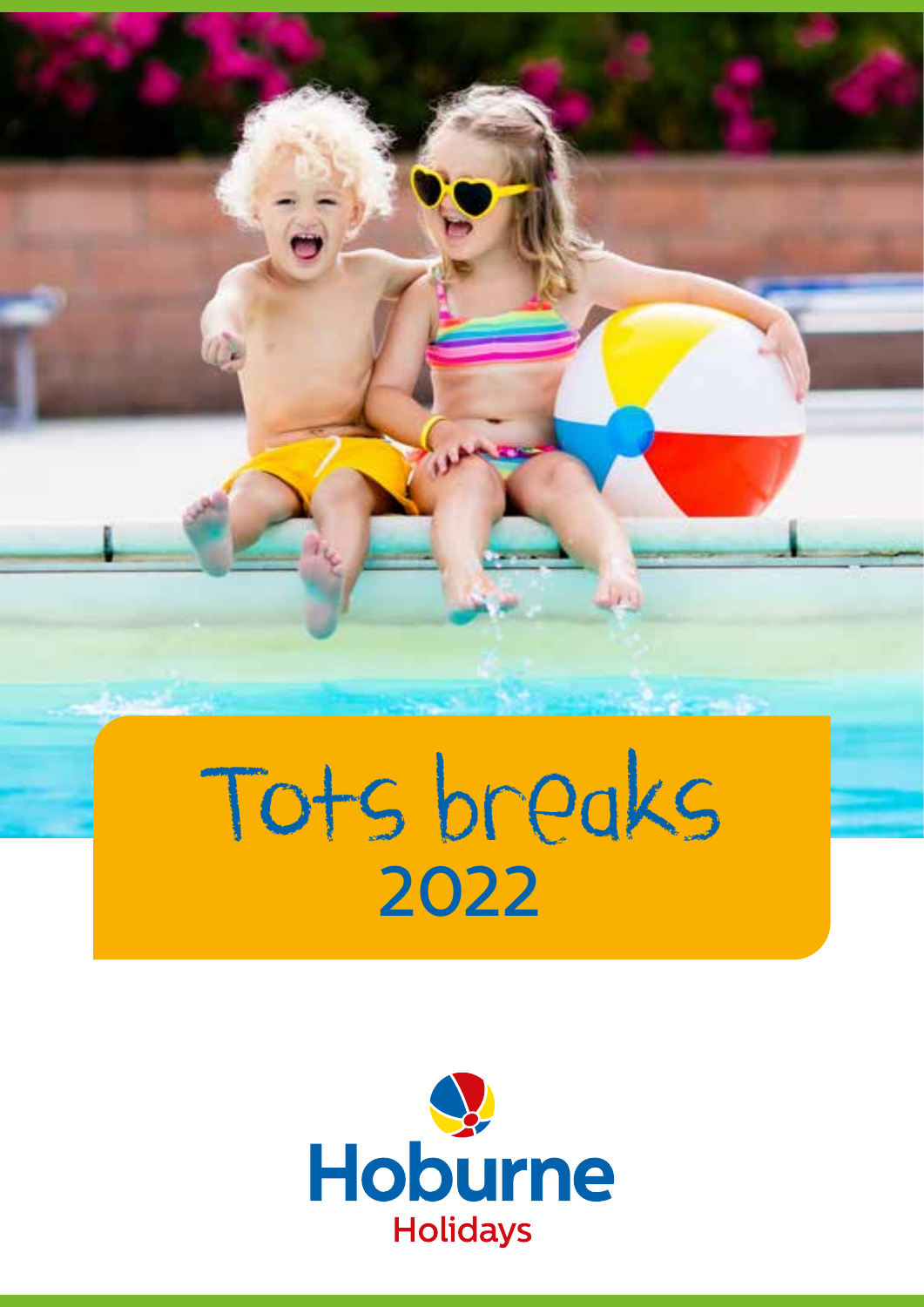# Tots breaks dates

**Hoburne Bashley** Monday 9th – Friday 13 May 2022

**Hoburne Cotswold** Monday 4th – Friday 8 July 2022

**Hoburne Naish** Monday 12th – Friday 16 September 2022

**Hoburne Devon Bay** Monday 19th – Friday 23 September 2022

## Monday Theme: Music

| $2.45pm - 4.30pm$ | <b>Check In</b> (Including Coral Cove visit)                                                                                                                     |
|-------------------|------------------------------------------------------------------------------------------------------------------------------------------------------------------|
| 5.00pm            | <b>Tots O'Clock</b>                                                                                                                                              |
| 5.30pm            | <b>Squad O'Clock</b>                                                                                                                                             |
| 6.30pm            | <b>Family Musical Fun</b> (Shake and Wiggle)<br>Grown ups join us for musical corners,<br>guess the noise to win points and prizes.<br>Followed by Party Dances. |
| 7.00pm            | <b>Family Musical Quiz</b>                                                                                                                                       |
| 7.30pm            | <b>Opportunity Knocks</b>                                                                                                                                        |
| 8.00pm            | <b>Cash Frenzy!</b><br>G.                                                                                                                                        |
| 8.30pm            | <b>Hoburne Spotlight</b>                                                                                                                                         |
|                   |                                                                                                                                                                  |

**O** Chargeable event, please enquire at reception.

Please note subject to change. Please check the What's On board in reception for the latest information.

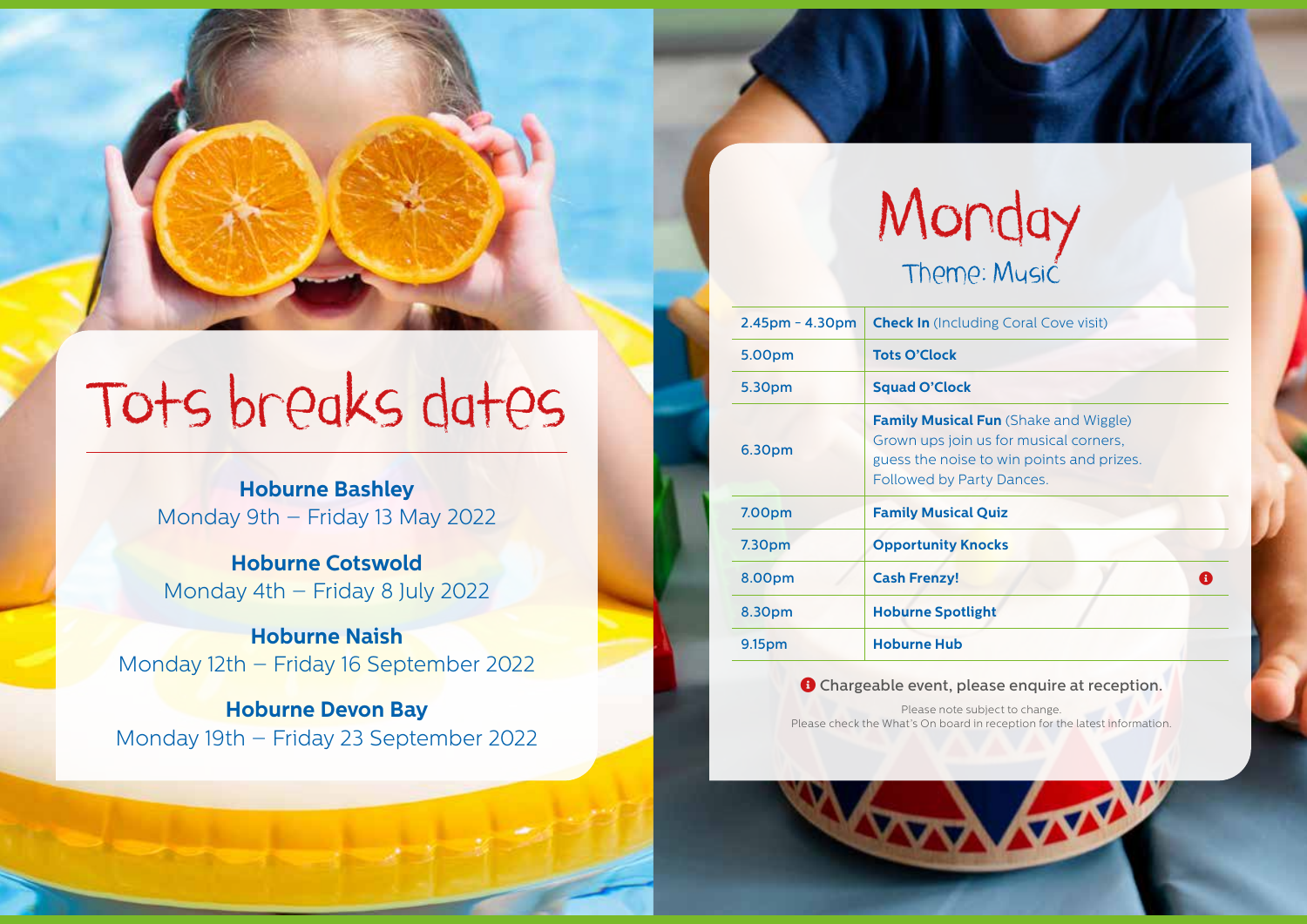## Tuesday Theme: Music

| 9.00am             | <b>Coral Cove Appearance</b>                      |
|--------------------|---------------------------------------------------|
| 10.00am            | <b>Parachute Games</b> (Meet in The Venue)        |
| 11.00am            | <b>Creative with Painting (Meet in The Venue)</b> |
| 12 noon            | <b>Mini Beast or Colour Hunt (Outside)</b>        |
| 12.30pm            | <b>Family Adventure Golf</b>                      |
| 1.00 <sub>pm</sub> | <b>Family Quiz</b>                                |
| 2.00pm             | <b>Family Sports Day</b>                          |
| 5.00pm             | <b>Tots O'Clock</b>                               |
| 5.30pm             | <b>Squad O'Clock</b>                              |
| 6.30pm             | <b>Hosts story with Cookies and Milk</b>          |
| 7.00pm             | <b>Family Colour Match Game</b>                   |
| 7.30 <sub>pm</sub> | <b>Opportunity Knocks</b>                         |
| 8.00pm             | <b>Cash Frenzy!</b><br>A                          |
| 8.30pm             | <b>Hoburne Spotlight</b>                          |
| 9.15pm             | <b>Hoburne Hub</b>                                |

**O** Chargeable event, please enquire at reception.

Please note subject to change. Please check the What's On board in reception for the latest information.

# Wednesday

## Theme: Numbers and Letters

| 9.00am  | <b>Coral Cove Appearance</b>                                        |
|---------|---------------------------------------------------------------------|
| 10.00am | <b>Number Fun</b> (Meet in The Venue)                               |
| 11.00am | <b>Coral Cove Appearance</b>                                        |
| 12 noon | ABC is easy as 123 Family Hunt (Meet in The Venue)                  |
| 12.30pm | <b>Family Adventure Golf</b>                                        |
| 12.30pm | <b>Pool Competition</b> (Over 18's)                                 |
| 5.00pm  | <b>Tots O'Clock</b>                                                 |
| 5.30pm  | <b>Squad O'Clock</b>                                                |
| 6.30pm  | <b>Family Number or Letter Challenge</b><br>Fun for all the family. |
| 7.00pm  | <b>Family Quiz</b>                                                  |
| 7.30pm  | <b>Opportunity Knocks</b>                                           |
| 8.00pm  | <b>Cash Frenzy!</b><br>R                                            |
| 8.30pm  | <b>Hoburne Spotlight</b>                                            |
| 9.15pm  | <b>Hoburne Hub</b>                                                  |

### **O** Chargeable event, please enquire at reception.

Please note subject to change. Please check the What's On board in reception for the latest information.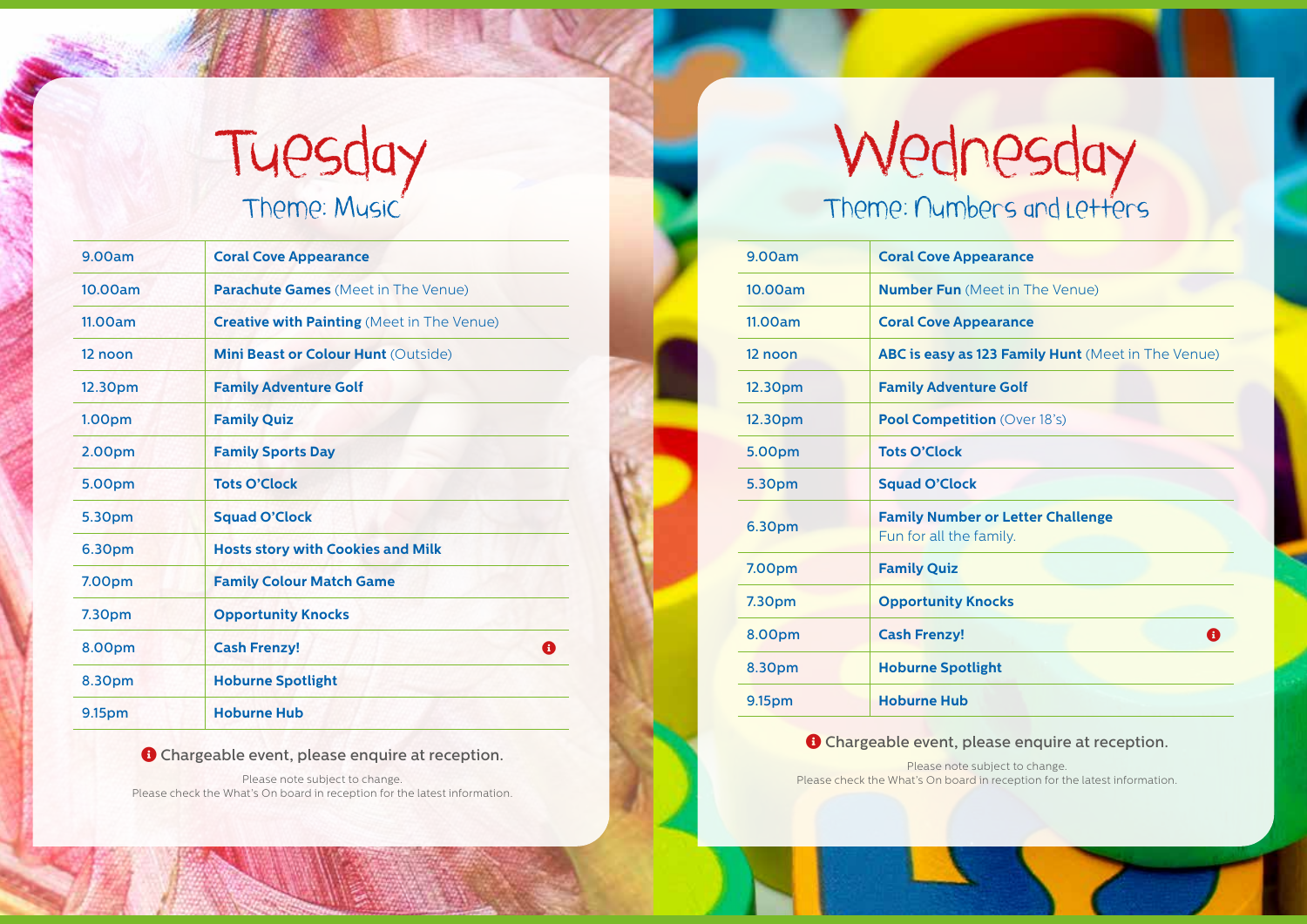## Thursday Theme: Shapes

| 9.00am             | <b>Coral Cove Appearance</b>               |
|--------------------|--------------------------------------------|
| 10.00am            | <b>Tots Jigsaw Fun</b> (Meet in The Venue) |
| 11.00am            | <b>Arts and Crafts (Meet in The Venue)</b> |
| 12 noon            | <b>Tots Swim Time</b> (Meet at Reception)  |
| 1.30 <sub>pm</sub> | <b>Hoburne Hunt</b>                        |
| 2.00pm             | <b>Darts Competition (Over 18's)</b>       |
| 5.00pm             | <b>Tots O'Clock</b>                        |
| 5.30pm             | <b>Squad O'Clock</b>                       |
| 6.30pm             | <b>Family Shape Hunt</b>                   |
| 7.00pm             | Tot's Disco - Throw some Shapes!           |
| 7.30pm             | <b>Opportunity Knocks</b>                  |
| 8.00pm             | <b>Cash Frenzy!</b><br>A                   |
| 8.30pm             | <b>Hoburne Spotlight</b>                   |
| 9.15pm             | <b>Hoburne Hub</b>                         |

**O** Chargeable event, please enquire at reception.

Please note subject to change. Please check the What's On board in reception for the latest information.



## Friday Check out

9.00am **Coral Cove Check out**

### **O** Chargeable event, please enquire at reception.

Please note subject to change. Please check the What's On board in reception for the latest information.